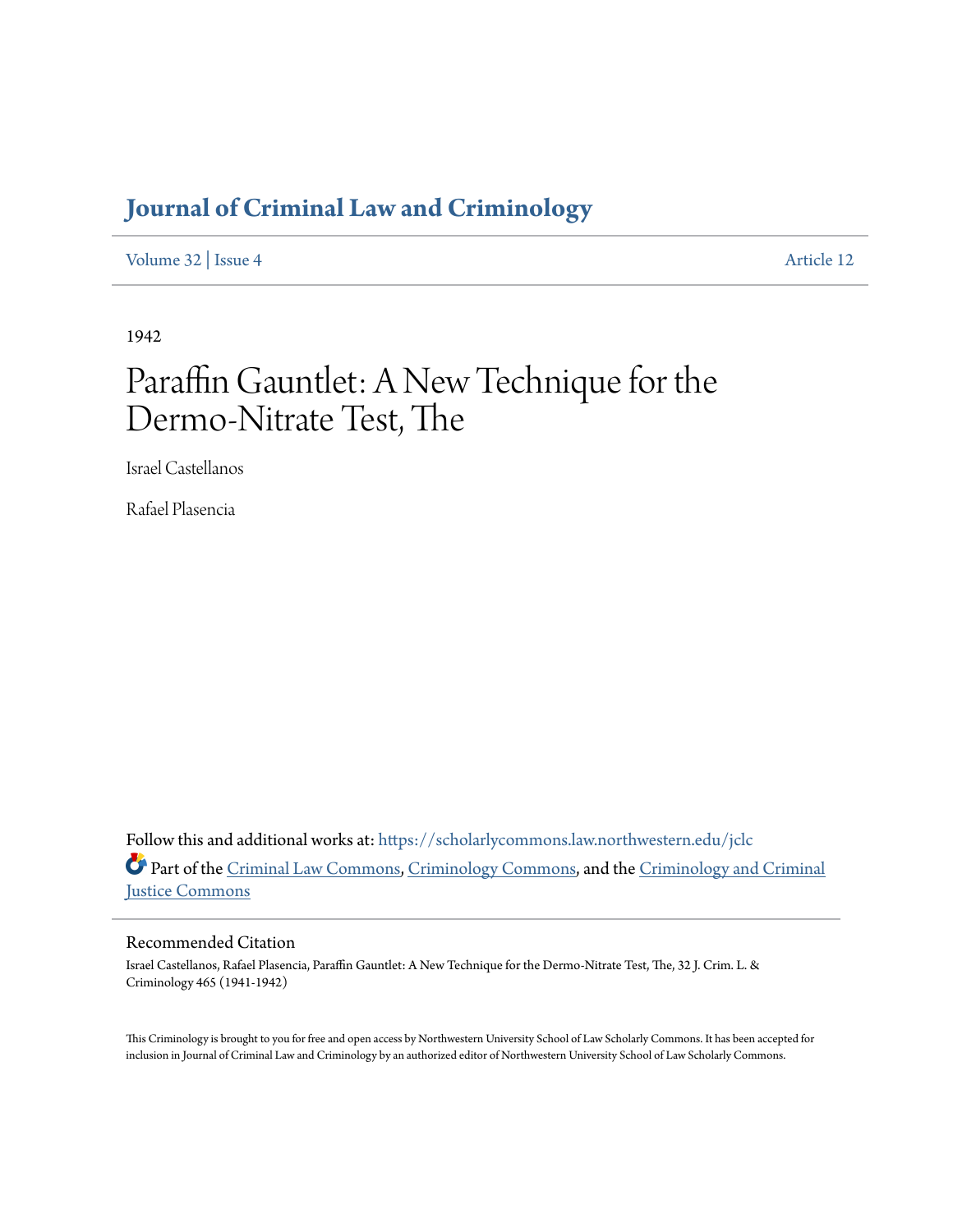## THE **PARAFFIN GAUNTLET: A NEW TECHNIQUE** FOR THE DERMO-NITRATE **TEST**

Israel Castellanos<sup>t</sup> and Rafael Plasencia<sup>tt</sup>

For a number of years the National Bureau of Identification, Cuba, has used the so-called Paraffin or Dermo-Nitrate Test for systematic investigations in determining whether or not a suspected person had fired a shortbarreled firearm or whether a particular hand had come in contact with the gunpowder residues resulting from the discharge of a revolver or pistol. Since a number of inquiries have been received inquiring as to the way of preparing paraffin gauntlets and the material required in their preparation, the method used at this Bureau to recover such nitrate products is herein outlined. Because of the common use put to this investigative aid the technical methods which have been employed at this Laboratory in preparing these paraffin gauntlets should be of interest to all persons who may be called upon to make this test.'

#### **EQUIPMENT**

In preparing paraffin gauntlets for recovering and testing products derived from the combustion of gunpowder, the following equipment (see Figure 1) is required and is applied in the manner described.

**1.** The Vilbiss Theromer atomizer (No. **113),** or some similar device for applying paraffin, is used for melting and applying the pure paraffin.

2. Pure paraffin (melting point 42'- **440 C.)** is sprayed directly on the dorsal or volar surfaces of the hand. Consequently, this paraffin must not contain any nitrous admixtures which might bias, adulterate, or compromise the findings of the reaction.

**3.** Hard, commercial, and current paraffin is used to give the gauntlets



#### *Figure 1.*

#### EQUIPMENT USED FOR PREPARING THE **PARAFFIN GAUNTLET**

**1.** The Vilbiss Theromer atomizer (No. **113);** 2. Spatula; **3.** One and one-half inch brush; 4. Hard, commercial paraffin; **5.** Pure paraffin (melting point 42°-44\*C.); and **6.** One and onehalf inch gauze strips.

action with reagents used for this **test.** Therefore, it is advisable to interpret the results with caution, paying particular attention to the location, size, and form of the particles which pro**duce** a reaction on these paraffin casts. The advisability of making casts of both hands is also suggested, since, **if** the handling of foreign materials **by** the suspect accounts for the positive reactions obtained, a reasonably good control test is thereby provided for this contingency.]

t Director, National Bureau of Identification, Havana, Cuba.

ttChief of the Laboratory, National Bureau of Identification, Havana, Cuba.

**<sup>1</sup>**[Editor's Note. Certain limitations imposed **by** this test should be pointed out to the reader. Contaminating substances, containing either nitrates or nitrites, have been found to account for the presence of particles which give a re-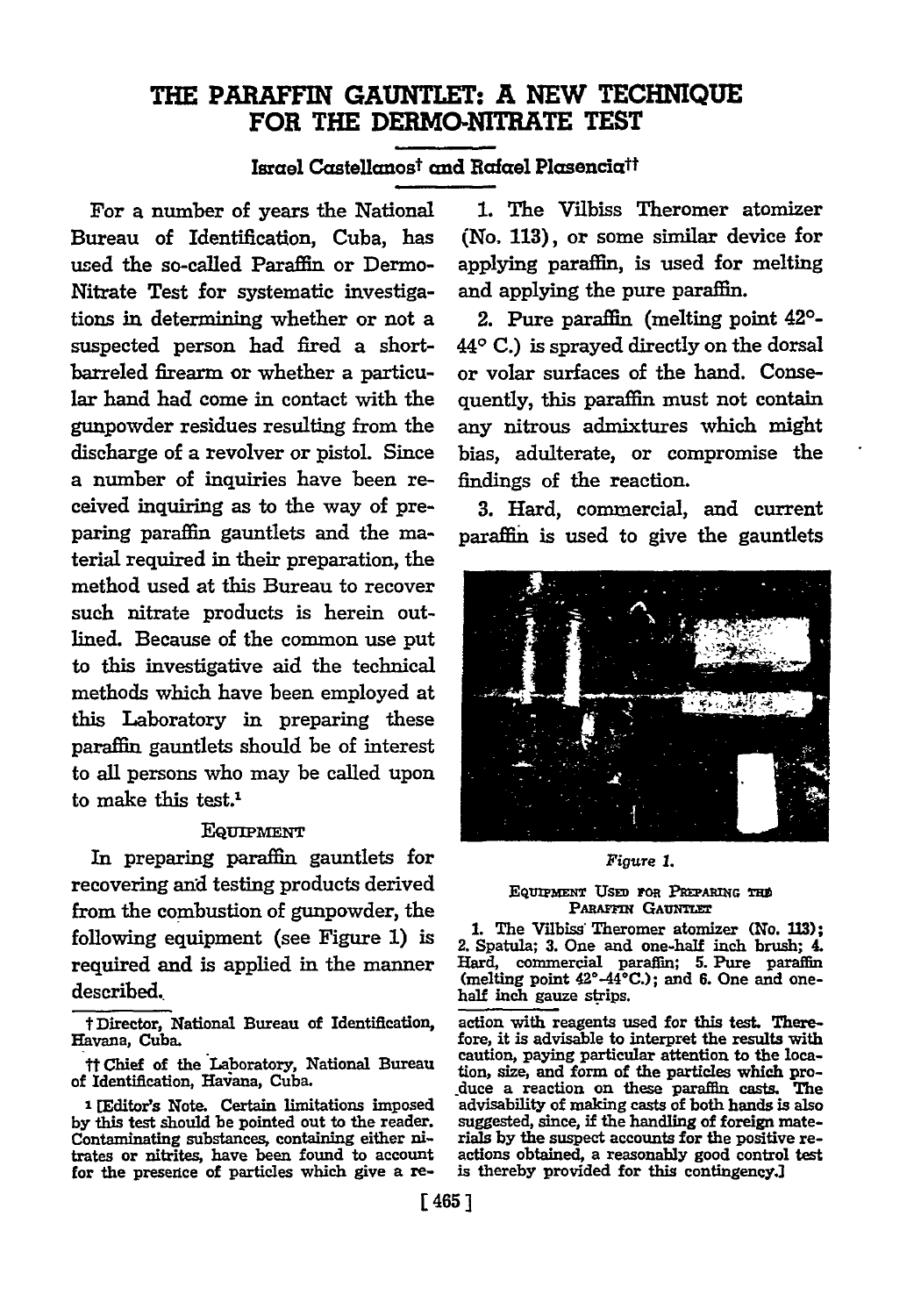the thickness, solidity, and consistency necessary for taking them off the hand and manipulating them without breaking.

4. **A** brush, the width of which is one and one-half inches, is used to **apply** and spread the melted paraffin.

**5.** One-inch dressings or gauze strips are destined to reinforce the paraffin layer, rendering it firm and stable.

**6.** The spatula is employed for taking off or lifting the paraffin gauntlet from the hand without deforming or cracking it.

#### Technique

The Vilbiss atomizer, used to produce a fine paraffin spray, is filled up to onethird with the pure paraffin. It is then heated in the atomizer to a temperature slightly higher than its melting point. Thereupon, the rubber bulb of the apparatus is squeezed for inflating the atomizer and supplying air pressure necessary for atomizing melted paraffin.

When making gauntlets on a single subject, the rubber bulb of the apparatus is usually satisfactory for providing the necessary air. However, if several subjects are to be investigated, since continual use of the hand-pump would tire out the operator, a compressed air tank permitting a pressure of **50** pounds and provided with a regulator for the spray,<sup>2</sup> such as is used at this Bureau, is advisable.

The hand is laid, with the fingers slightly spread, palm downward- on some clean surface, and the dorsal region of the hand is first sprayed with the hot paraffin, taking care not to scald the individual. The layer of pure paraffin must be evenly spread and attain a thickness of at least two millimeters. After so covering the hand, the bandage or gauze strips one-inch in width are applied to strengthen the cast, as the paraffin alone would be insufficiently firm, particularly in hot weather. On these gauze strips, arranged like trabeculae on the substratum of pure atomized paraffin, melted paraffin is applied with the brush in order to make the gauntlet more solid. This results in a rigid, white mail coat, the inner aspect of which represents a true mold of the hand.

On the top layer of paraffin it is well to attach a paper label or adhesive strap bearing the name of the person, together with the hand and surface produced in the gauntlet. Thus the cast having been completed is allowed to cool and the operator detaches and lifts the gauntlet from the surface of the hand (see Figure 2).



Figure **2.** THE FINISHED PARAFFIN GAUNTLET After the gauntlet from the dorsal region of the first hand is completed

**<sup>2</sup>** [Editor's Note. At the Chicago Police Scientific Crime Detection Laboratory a **similar** atomizer **(S. S.** White) has been used, but it has been found that **50** pounds pressure Is too

high. Instead compressed air is fed to the atomizer through a pressure reducer and regulator which maintains the pressure supplied to the atomizer at approximately **10** pounds.]